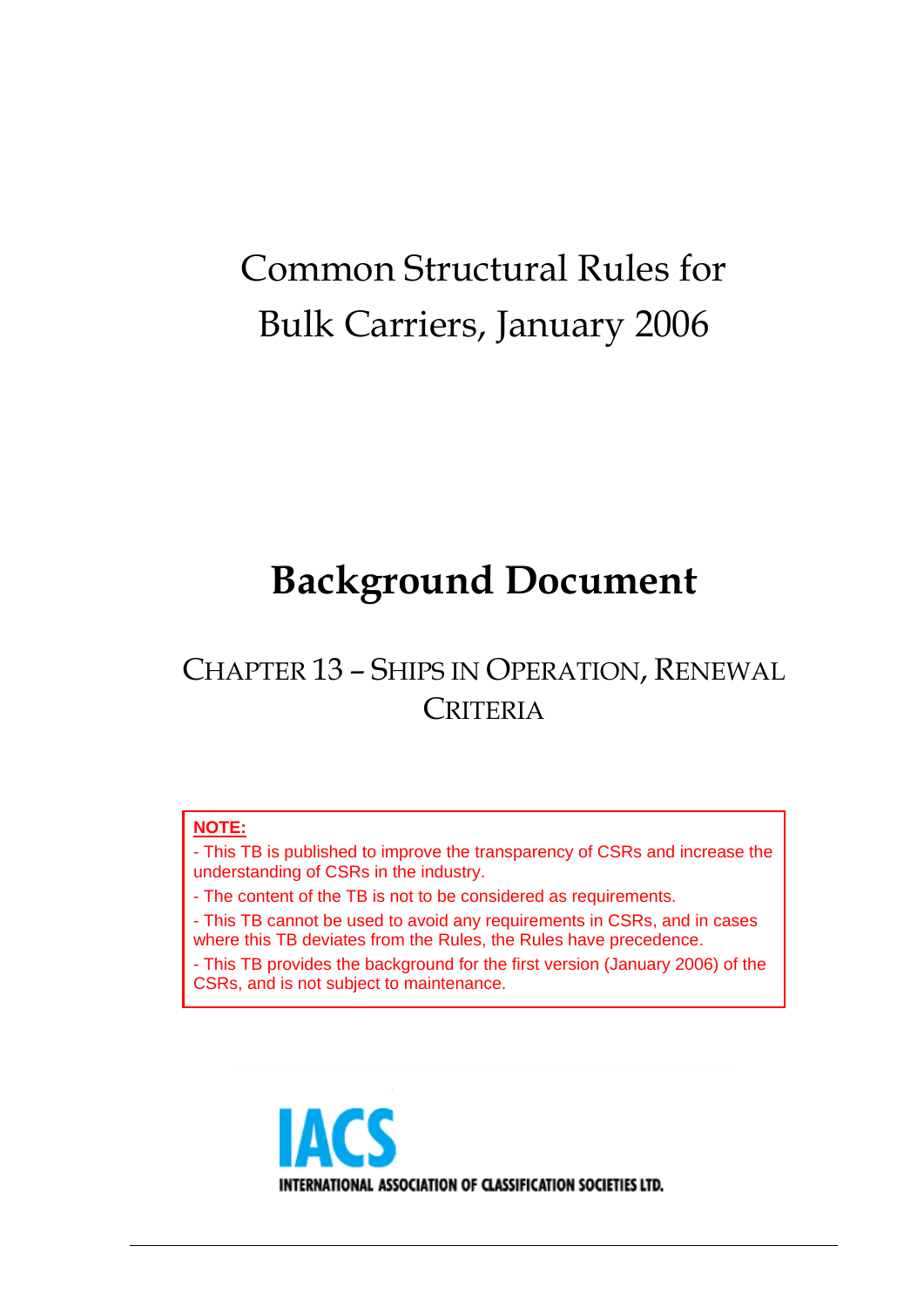#### **© IACS - the International Association of Classification Societies and the International Association of Classification Societies Limited**

All rights reserved.

Except as permitted under current English legislation no part of this work may be photocopied, stored in a retrieval system, published, performed in public, adapted, broadcast, transmitted, recorded or reproduced in any form or by means, without prior permission of the copyright owner.

Where IACS has granted written permission for any part of this publication to be quoted such quotation must include acknowledgement to IACS.

Enquiries should be addressed to the Permanent Secretary, International Association of Classification Societies Ltd, 36 Broadway London, SW1H 0BH Telephone: +44 (0)20 7976 0660 Fax: +44 (0)20 7808 1100 Email: PERMSEC@IACS.ORG.UK

#### **Terms and Conditions**

The International Association of Classification Societies (IACS), its Member Societies and IACS Ltd. and their directors, officers, members, employees and agents (on behalf of whom this notice is issued) shall be under no liability or responsibility in contract or negligence or otherwise howsoever to any person in respect of any information or advice expressly or impliedly given in this document, or in respect of any inaccuracy herein or omission herefrom or in respect of any act or omission which has caused or contributed to this document being issued with the information or advice it contains (if any).

Without derogating from the generality of the foregoing, neither the International Association of Classification Societies (IACS) nor IACS Ltd. nor its Member Societies nor their directors, officers, members, employees or agents shall be liable in contract or negligence or otherwise howsoever for any direct, indirect or consequential loss to any person caused by or arising from any information, advice, inaccuracy or omission given or contained herein or any act or omission causing or contributing to any such information, advice, inaccuracy or omission given or contained herein. Any dispute concerning the provision of material herein is subject to the exclusive jurisdiction of the English courts and will be governed by English Law.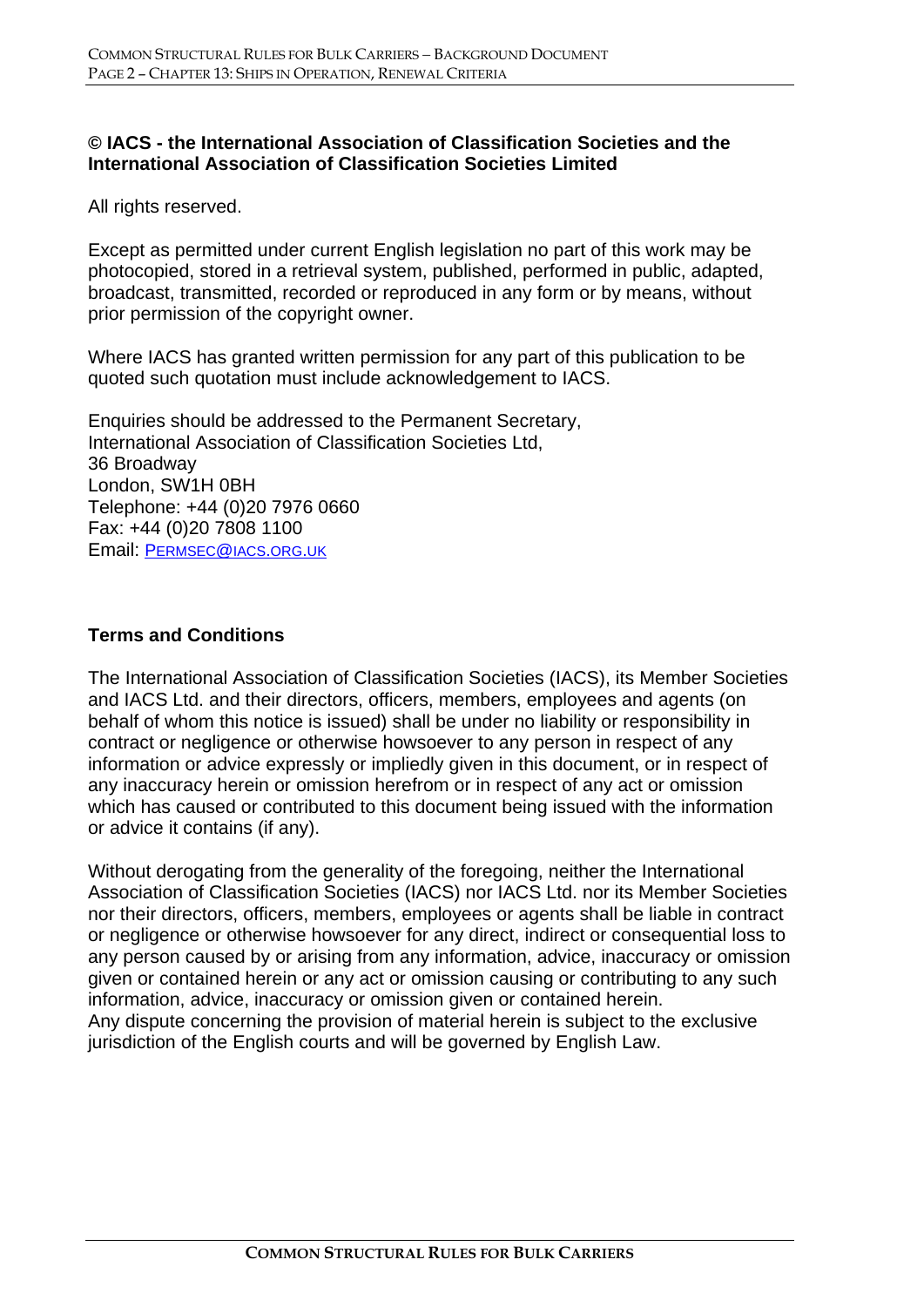#### **TABLE OF CONTENTS:**

| 1.1 |                                                                                                                                                                                                                                                                                                                                                                                                                                                                        |  |
|-----|------------------------------------------------------------------------------------------------------------------------------------------------------------------------------------------------------------------------------------------------------------------------------------------------------------------------------------------------------------------------------------------------------------------------------------------------------------------------|--|
| 1.2 |                                                                                                                                                                                                                                                                                                                                                                                                                                                                        |  |
|     | SECTION 2 - THICKNESS MEASUREMENTS AND ACCEPTANCE CRITERIA 5                                                                                                                                                                                                                                                                                                                                                                                                           |  |
|     |                                                                                                                                                                                                                                                                                                                                                                                                                                                                        |  |
| 1.1 |                                                                                                                                                                                                                                                                                                                                                                                                                                                                        |  |
| 2.  | RULE REQUIREMENTS FOR THE EXTENT OF MEASUREMENTS AND THE                                                                                                                                                                                                                                                                                                                                                                                                               |  |
| 2.1 |                                                                                                                                                                                                                                                                                                                                                                                                                                                                        |  |
| 2.2 |                                                                                                                                                                                                                                                                                                                                                                                                                                                                        |  |
| 2.3 |                                                                                                                                                                                                                                                                                                                                                                                                                                                                        |  |
| 3.  |                                                                                                                                                                                                                                                                                                                                                                                                                                                                        |  |
| 3.1 | $\textbf{Definitions} \textcolor{red}{\textbf{185} \textbf{19}} \textcolor{red}{\textbf{196} \textbf{19}} \textcolor{red}{\textbf{196} \textbf{19}} \textcolor{red}{\textbf{197} \textbf{19}} \textcolor{red}{\textbf{198} \textbf{19}} \textcolor{red}{\textbf{198} \textbf{19}} \textcolor{red}{\textbf{198} \textbf{19}} \textcolor{red}{\textbf{199} \textbf{19}} \textcolor{red}{\textbf{199} \textbf{19}} \textcolor{red}{\textbf{199} \textbf{19}} \textcolor{$ |  |
| 3.2 |                                                                                                                                                                                                                                                                                                                                                                                                                                                                        |  |
| 3.3 |                                                                                                                                                                                                                                                                                                                                                                                                                                                                        |  |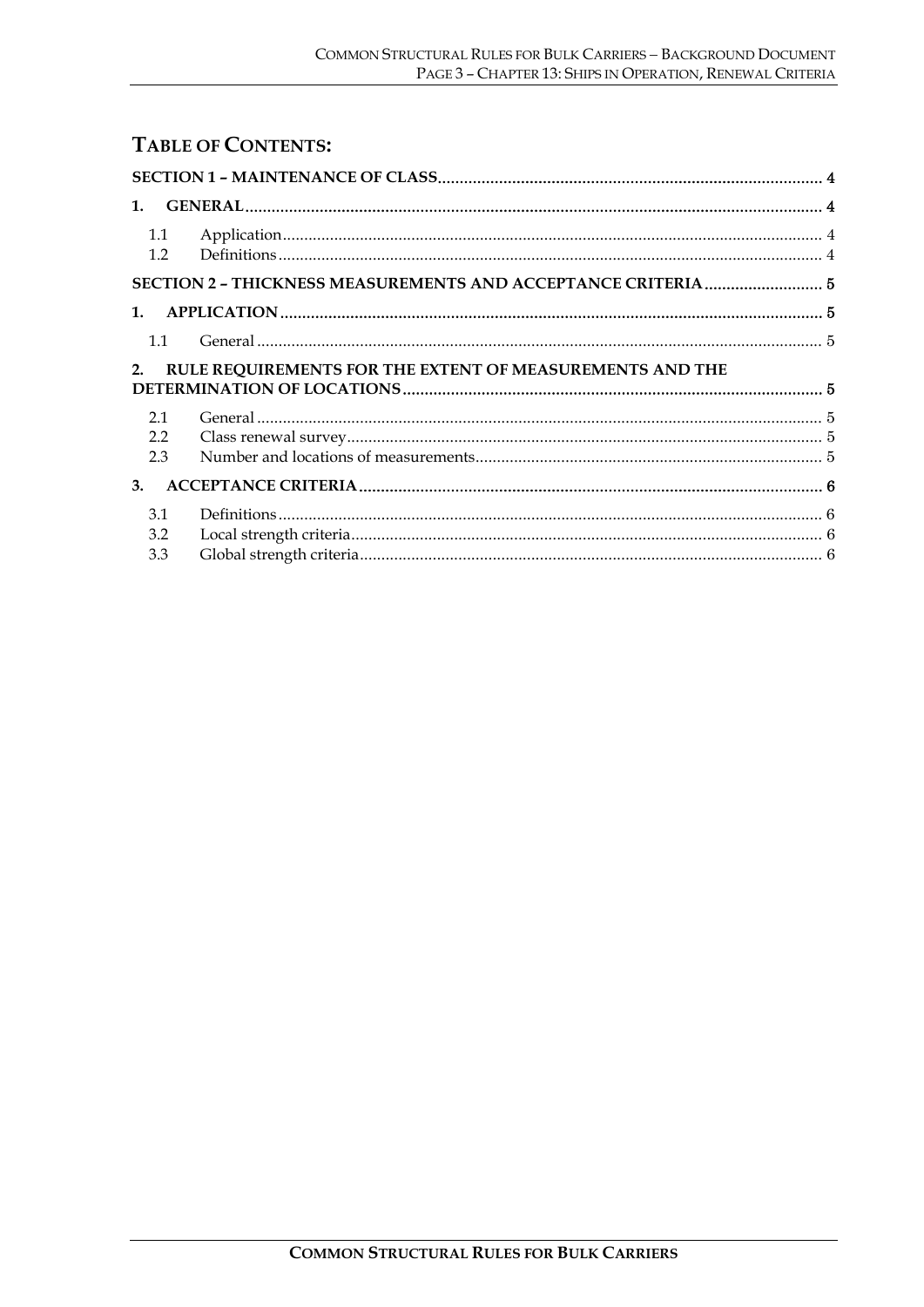### **SECTION 1 – MAINTENANCE OF CLASS**

#### **1. GENERAL**

#### **1.1 Application**

#### **1.1.1**

1.1.1.a Since regulations related to survey requirements for the maintenance of class of bulk carriers exist in the rules of every classification society, based on IACS UR Z 10.2 and UR Z 10.5, general regulations are specified to refer to them.

#### **1.1.2**

1.1.2.a Since regulations related to survey requirements for the maintenance of class of bulk carriers exist in the rules of every classification society, based on IACS UR Z 10.2 and UR Z 10.5, general regulations are specified to refer to them.

#### **1.1.3**

1.1.3.a Since regulations related to survey requirements for the maintenance of class of bulk carriers exist in the rules of every classification society, based on IACS UR Z 10.2 and UR Z 10.5, general regulations are specified to refer to them.

#### **1.2 Definitions**

#### **1.2.1 Local corrosion**

1.2.1.a Corrosion of very local aspect is defined.

#### **1.2.2 Substantial corrosion**

1.2.2.a This definition is based on IACS UR Z 10.2 and UR Z 10.5.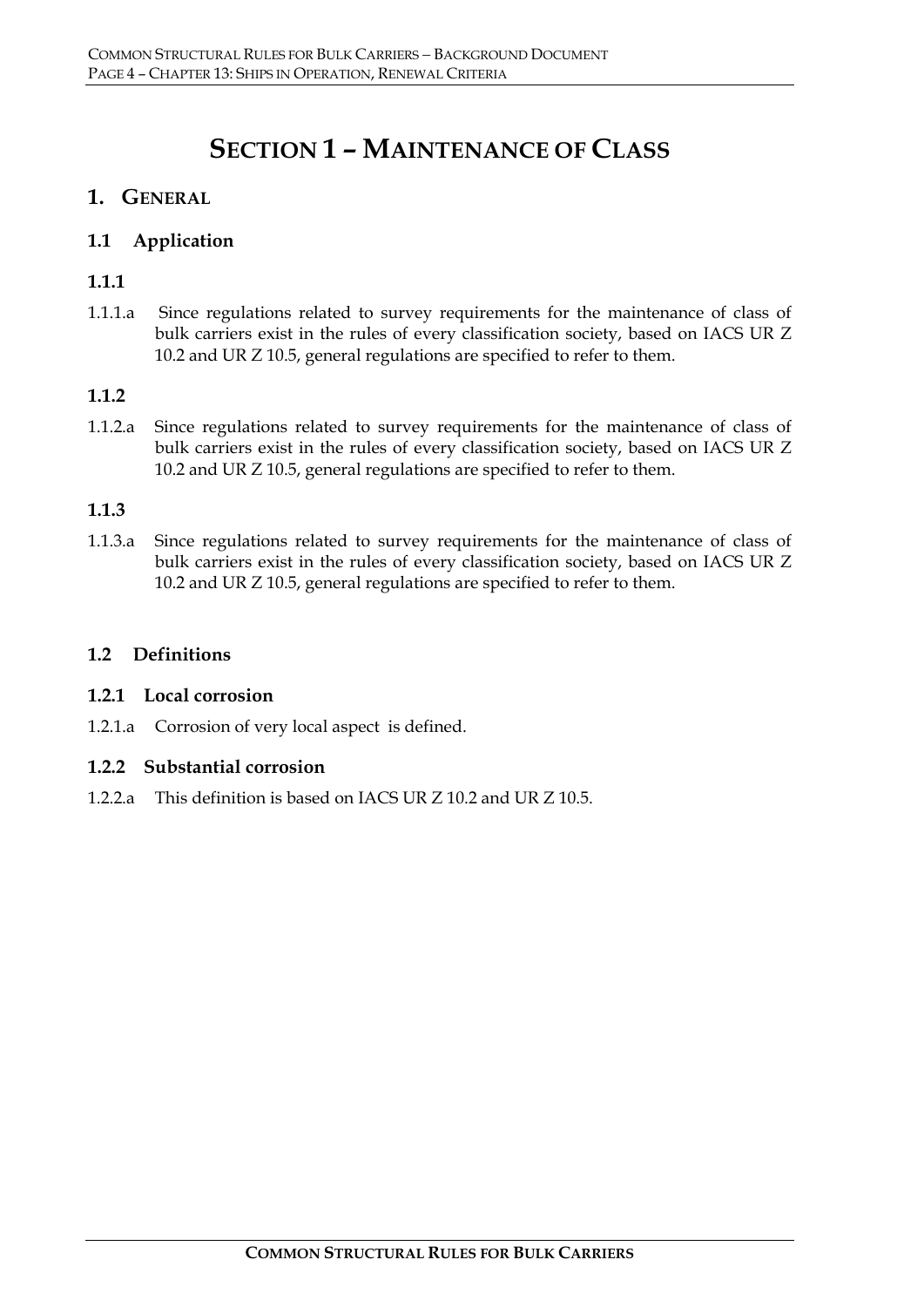## **SECTION 2 – THICKNESS MEASUREMENTS AND ACCEPTANCE CRITERIA**

#### **1. APPLICATION**

#### **1.1 General**

#### **1.1.1**

1.1.1.a The general layout of the Section is detailed.

#### **2. RULE REQUIREMENTS FOR THE EXTENT OF MEASUREMENTS AND THE DETERMINATION OF LOCATIONS**

#### **2.1 General**

#### **2.1.1**

2.1.1.a The general references to rule requirements for thickness measurements, based on IACS UR Z 7 (outside the cargo length area), UR Z 10.2 (within the cargo length area) and UR Z 10.5 (within the cargo length area) are given.

#### **2.2 Class renewal survey**

#### **2.2.1**

2.2.1.a What thickness measurements consist of is explained.

#### **2.2.2**

2.2.2.a References are made to IACS UR Z 7, UR Z 10.2 and UR Z 10.5 for the determination of close-up surveys and relevant thickness measurements as well as the areas considered as suspect areas.

#### **2.3 Number and locations of measurements**

#### **2.3.1 Number of measurements**

2.3.1.a It is clarified that the locations of the points to be measured are given for the most important items of the structure.

#### **2.3.2 Locations of measurements**

2.3.2.a These requirements are based on IACS UR Z 10.2, UR Z 10.5 and BV Rules Part A, Ch 2, App 3.